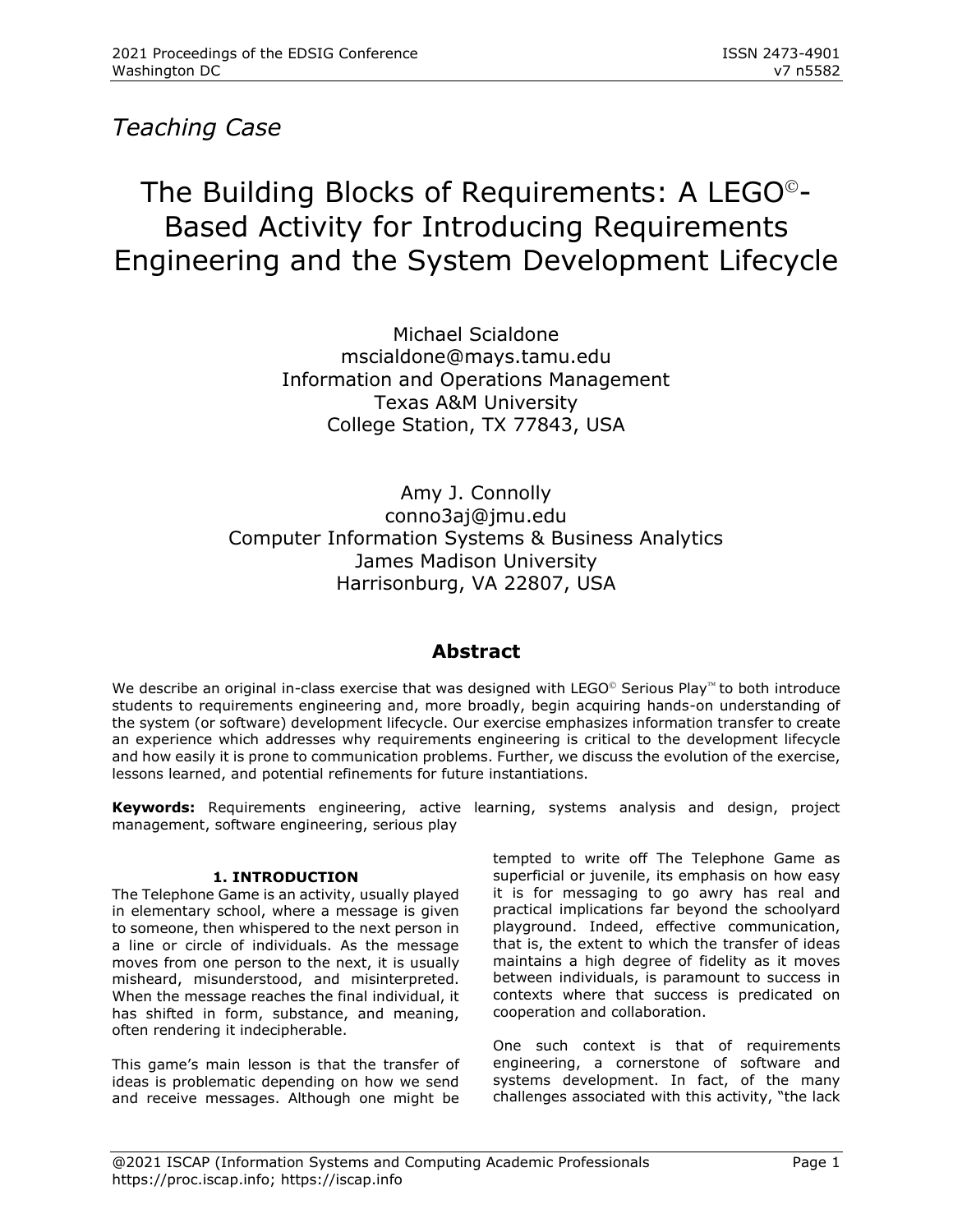of proper communication and knowledge transfer between software stakeholders is among the most important" (Ghanbari, Similä, & Markkula, 2015). Given that an accurate determination of requirements is critical to the success of any system (Davey and Parker, 2015), students learning about the System Development Life Cycle (SDLC) need to understand *why* requirements engineering is important and *how* it is prone to communication problems like those highlighted by the Telephone Game.

Regardless of the specific development methodology appropriated in practice (i.e., agile, waterfall, etc.), requirements engineering is a vital task because mistakes made at this point affect future work, and if not caught, result in higher costs to correct them (Chakraborty, Baowaly, Arefin, & Bahar, 2012). Therefore, students need to recognize the potential for errors rooted in communication between the individuals typically involved in this task. Furthermore, as the SDLC is inherently a collaborative effort that may include, but is not limited to, groups that include management, endusers, developers, engineers, UX designers, technical writers, and others; effective communication becomes a vital concern across the entire array of tasks in any instantiation of a lifecycle.

To this end, we designed an in-class, hands-on exercise that introduces requirements engineering to students learning about the SDLC, serving to stress the importance of effective communication. This exercise demonstrates that transferring ideas (namely, requirements) between individuals is no simple task, but rather, demands intentionality and even strategic planning. It teaches that *what* and *how* we communicate will ultimately impact the extent to which outcomes of the SDLC are successful.

As a note of clarification, we use the acronym SDLC in this paper to refer to either the Software Development Life Cycle or the System Development Life Cycle. As explained by Ruparelia (2010), "System development life cycle models have drawn heavily on software and so the two terms can be used interchangeably in terms of SDLC, especially since software development in this respect encompasses software systems development". This activity we present is applicable to both software or systems. We begin with a brief review of literature to establish the importance of and problems associated with requirements engineering and some of the challenges in teaching it, as well as examples of similar exercises that have been

reported on. We then present our exercise in which students construct an artifact out of LEGOs<sup>®</sup>, which stresses information transfer between peers and calls attention to what requirements engineering is and why doing it well is critical to SDLC. We then discuss anecdotal evidence about the utility of this exercise, how it evolved, lessons learned, and thoughts on applying it to modified contexts for other instructors.

#### **2. BACKGROUND**

Requirements Engineering is a key activity of the SDLC and "involves using various fact-finding techniques, such as interviews, surveys, observation, and sampling" to identify requirements for software and/or a system under development (Tilley, 2020, p. 465). Properly communicating requirements between individuals involved in the SDLC is paramount to success in IT projects but also incredibly difficult to do well. Many of the top reasons that IT projects fail relate to poor requirements elicitation and communication issues (Hughes, Rana & Simintiras, 2017). Therefore, IS students must have a healthy respect for the difficulty in communicating and eliciting requirements as such will serve to underscore the importance of information documentation and transfer throughout the SDLC.

Software and IT systems are amorphous, dynamic, and complex. These traits increase the difficulty for organizational stakeholders to accurately and easily explain what the system should do and what it should look like. Cuttingedge technologies combined with outsourcing and virtual teams amplify these problems. Any IS course that teaches how to communicate and work in a team to engineer software systems needs to stress the importance of strong communication and include applied ways to show students how to do it.

Here, we present an exercise in which students assume one of two roles that are instrumental to the earliest stage of requirements engineering, which is the elicitation of requirements (thus, relying heavily on communication). The first role is that of a stakeholder, often defined as anyone affected by an organization's performance, which includes but is not limited to employees, suppliers, customers, and shareholders. We associate the term primarily with those future end-users of a system who try to articulate specific requirements they need. Our second role is that of an engineer, those professionals concerned with developing software/systems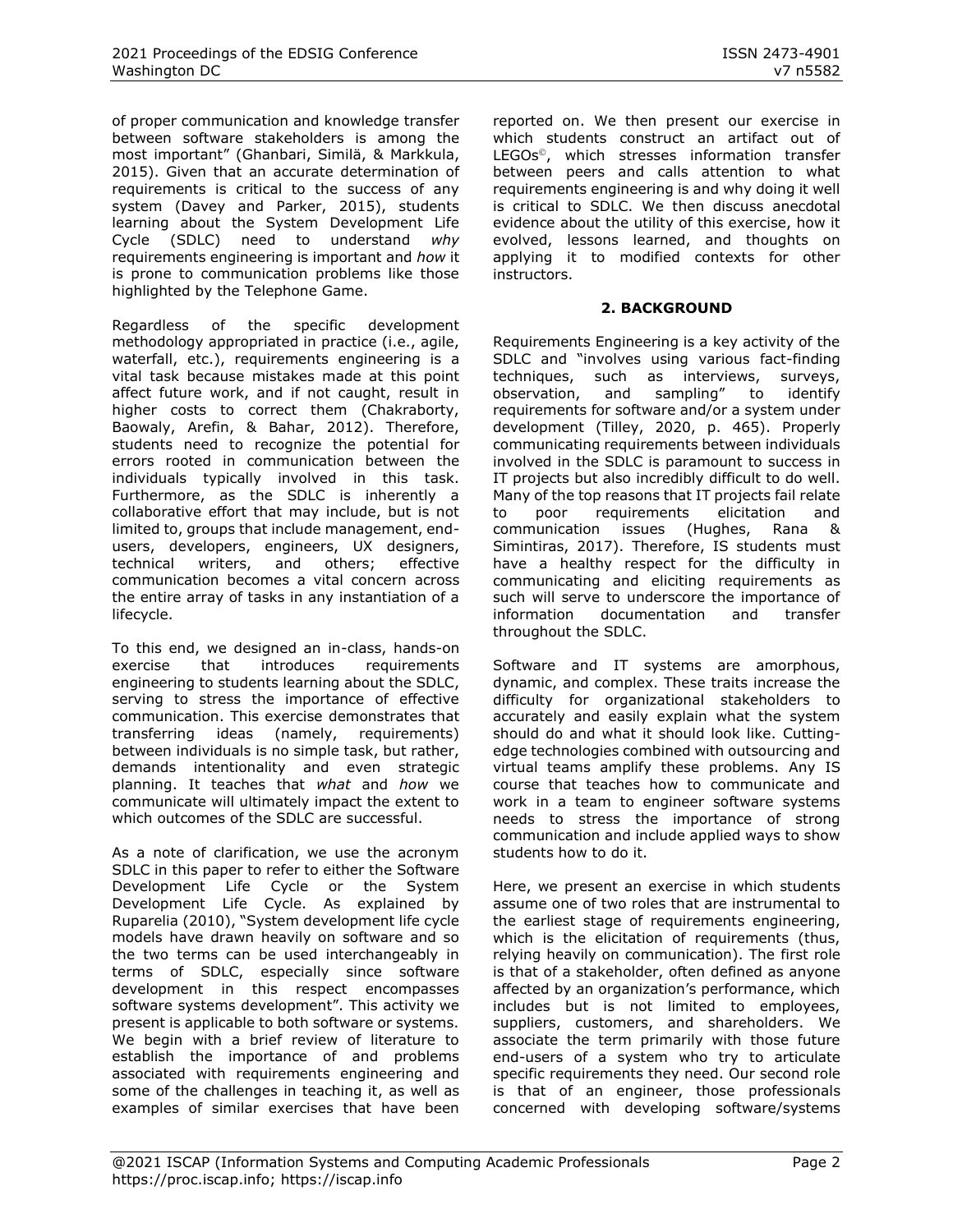from inception, to operation, to ongoing maintenance (Sommerville, 2016). We chose this terminology as the exercise was developed in a Software Engineering course (see our explanation in the next section), however, we do not see our activity as limited only to the context of that specific course.

This exercise is based on LEGO<sup>®</sup> Serious Play<sup>™</sup> (LSP), rooted in the pedagogical philosophy of Constructionism, which posits that when students construct artifacts, the process of creating requires engagement with classroom content, resulting in a more meaningful learning experience (Papret, 1991). LSP is a technique where "individuals build three-dimensional models using a special mix of LEGO<sup>®</sup> bricks designed to inspire the use of metaphors and story-making" (Rasmussen, 2006, p. 59). Although our exercise was not intended to inspire metaphor or to fabricate fiction per se, it nonetheless draws on similar benefits. Namely, we use construction blocks as a flexible medium for hands-on, experiential learning that allows students to solve problems and communicate through LEGO© builds (Peabody & Noyes, 2017).

Using LEGO<sup>®</sup> to help teach concepts in systems analysis and design is unorthodox but not entirely new. For example, Freeman (2003) used them in simulation and roleplay exercises. There, LEGO<sup>®</sup> simulated currency and stood in as building blocks. In Freeman's example, volunteers performed in front of the entire class, three per round in multiple rounds.

Furthermore, we are not the first to deploy LEGO©-based lessons for concepts related to system or software development. For example, Paasivaara, Heikkilä, Lassenius, and Toivola (2014) created a SCRUM-simulation game where Masters students learned about different roles and agile concepts by constructing a LEGO build<sup>®</sup>. Similarly, Gama (2019) reported on using LEGO© for hands-on, SCRUM-oriented lessons (adapted from industry-trainings) on understanding<br>requirements and project planning and requirements and project management. Meanwhile, Kurkovsky (2015) piloted five case studies utilizing LSP to teach lessons related to requirements engineering, software architecture, design patterns, sociotechnical systems, and dependability dimensions.

Kurkovsky, Ludi, & Clark (2019) note that because of the array of possible approaches one can take to solving Software Engineering problems, "it is sensible to rely less on lecture and focus more on active learning experiences mimicking what students may encounter" in their future occupations (p. 218). Furthermore, additional research has supported that while LSP activities may seem simple on the surface, it has the potential to support coverage of numerous Software Engineering subjects (López-Fernández, Gordillo, Ortega, Yague, & Tovar, 2016). Indeed, one group of scholars reported that "the students learned more than we expected regarding requirements management and customer collaboration, effective teamwork and the Scrum roles" (Paasivaara et al., 2014, p. 390). Although it may share similarities, our exercise differs from those referenced above in that it gives students experience in assuming key roles

(engineers and stakeholders), and it focuses on highlighting communication between these roles. Given that building software (or even system design in general) is steeped in ambiguities (because software is not a discretely defined tangible good), stakeholders and engineers usually face unique challenges in communicating to one another about the product to be built and the nature of the problem the product is intended to solve. The artifact that the students build serves as a centerpiece around which they have this experience, and as a launching point for the discussion about communication that takes place following the exercise.

As explained in our introduction, this exercise served both as a gateway into the subject of requirements engineering, and as a lesson about the importance of doing it well (specifically, requirements elicitation). In particular, we sought to leverage our LSP Requirements activity as a means to impress upon students that requirements engineering is an activity which requires effective communication to solve problems. How we do this is now addressed in the details of the exercise.

#### **3. THE LEGO-BASED EXERCISE**

While we believe that this exercise may be applicable to a range of situations, our description of it is embedded within the Software Engineering course in which we developed and used it. Accordingly, we begin this section with background about the course to help the reader better understand its relevance as a learning activity. We then provide some fundamental background about the activity, in particular, explaining how applying LSP was relevant to a topic about problem-solving, communication, and constructing an artifact within the context of the SDLC.

In the remainder of this section, we present the instructions for our LSP exercise. Our description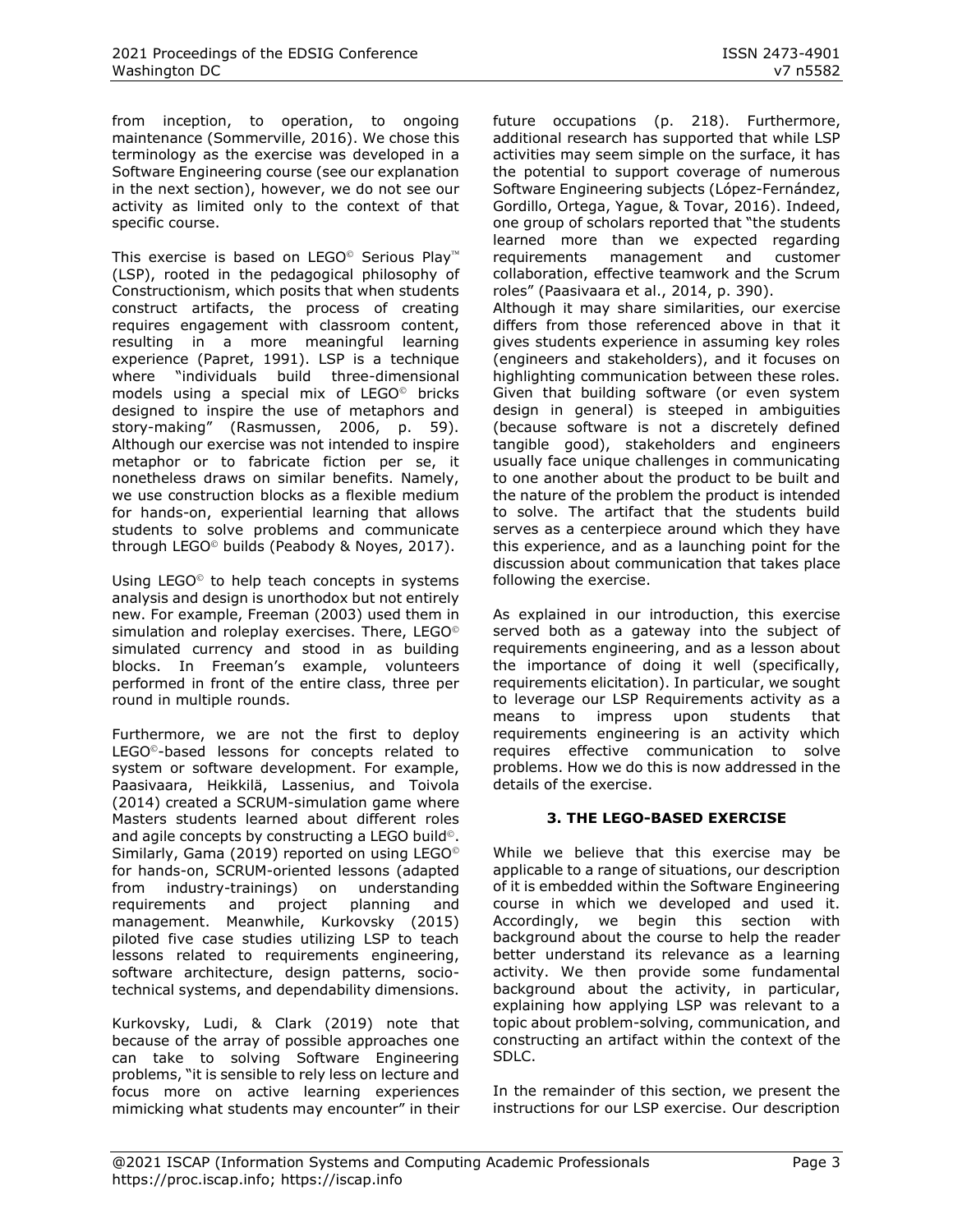here is specific so as to explain how to conduct the exercise in the classroom. We include discussion questions to facilitate reflection on the exercise. In the next section (Discussion), we then suggest how others may adapt this based on their needs, audience, materials, constraints, etc.

#### **A Software Engineering Context**

This exercise was tested in an upper-level, undergraduate Software Engineering course that included Computer Science and Computer Information Systems students. While coding experience was assumed, the course itself was about the non-technical aspects of creating software, namely, the activities emphasized in the SDLC besides coding. The SDLC in this course consisted of specification, development, validation, and evolution (Sommerville, 2016). While these terms may differ from those of stages typically identified in the systems approach to the SDLC, many of the tasks, goals, and outcomes of both flavors of the SDLC are consistent. Notably, this includes requirements engineering.

Our LSP exercise took place about the fourth or fifth week of the semester, by which time the students had learned about Software Engineering and process approaches in general, namely traditional waterfall and agile. The remainder of the semester drilled down into various activities and processes embedded in the SDLC.

Because the LSP exercise served as an introduction to specification, it was the starting point for hands-on experience with SDLC activities as at this point, students were only familiar with the broad themes associated with each stage. Specification begins with requirements engineering, which is also a common term for a parallel set of tasks in the analysis phase of Information Systems development. Analysis consists of techniques and processes to elicit functional and non-functional requirements from organizational stakeholders (Sommerville, 2016; Tilley, 2020). Additional LSP activities related to SDLC concepts were also developed and employed in the same Software Engineering course over several semesters. However, for the sake of parsimony, this paper focuses only on this one activity related to Requirements Engineering.

We provide instructions for the exercise as an amalgamation of best practices developed based on implementing the exercise in the classroom. Over the multiple semesters it was done, the parameters were changed each time, with some versions proving more fruitful than others. More detail about alterations we've made to the

exercise are explained following the directions. These adaptations may prove informative to those who wish to implement the exercise in their own instruction.

#### **Overview of Exercise**

Each package of LSP comes with booklets depicting five semi-abstract builds (hereto referred to as SABs) that can be created with the LEGO© included in the kit. We describe them as *semi-abstract* because they may resemble a known object or creature (such as a crocodile or bird), but they also include difficult-to-define characteristics that don't as well align with our understanding of these known objects or creatures. Four examples from the booklet are shown in Figure 1 for a sense of context. Of note, the numbers associated with each example correspond with instructions provided in the LSP booklets and are irrelevant to our exercise.



Figure 1: Semi-Abstract Builds (The LEGO Group, 2009)

By having a student familiar with a SAB direct another who is unfamiliar with the SAB to reconstruct it as accurately as possible, the "fuzzy" nature of these SABs serves as a surrogate to communicating requirements about because (like software/system requirements) they are not neatly defined and easily described. That is, we find an opportunity to highlight communication challenges that are present in requirements engineering by having students try to negotiate the particulars of reconstructing a SAB.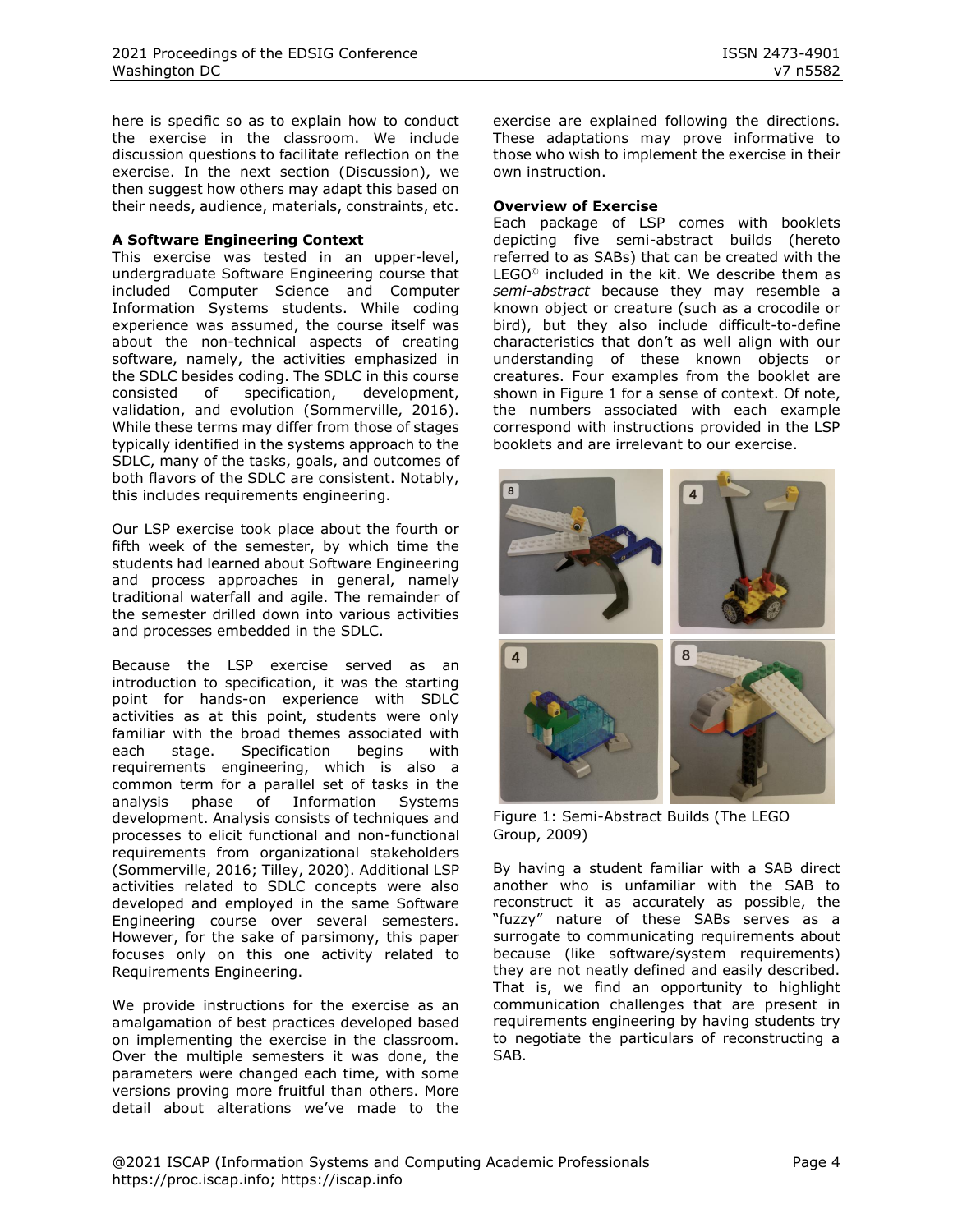At the start of the class session, students are told that they'll participate in an activity requiring them to assemble in pairs, with one playing the role of a stakeholder (simply referred to here as Stakeholder), and the other playing a software engineer (or simply, Engineer). They decide which student assumes which role. They're told that the exercise relates to the topic of requirements engineering, but that how it relates will be explained following the activity. Students are then given the following specific instructions:

*For this exercise, you'll be working together to replicate an assigned LEGO*© *build as accurately as possible. Whomever you decide is the Engineer will do the actual construction of the build, while the Stakeholder will provide instruction about what that build should look like. Throughout this exercise, only written and verbal communication may be exchanged meaning no drawings or photographs may be shared in any way.*

*In a few minutes, you and your partner will be separated. Engineers will remain in this room at their seats, and will each receive one LSP kit to familiarize yourself with until you get instructions about what to do next. Meanwhile, Stakeholders will be sent to a nearby room where they will receive an image of a build they'll ask their partner to reconstruct. They will have a few minutes to write, but not draw, instructions for their partners to reconstruct it (such as describing what to build and/or how to build it).* 

*Pairs will meet initially in the hallway (halfway between rooms) for two minutes to exchange instructions or additional information. Then, over the next 45 minutes, the instructor will periodically (every 10 minutes or so) call a meeting where you can briefly reconvene in the hall to ask questions, provide additional written instruction, or pantomime about the build.*

*After 3 to 4 iterations, the exercise will end and Stakeholders will be invited back to the room with their Engineer partners to see how well they were able to reconstruct the build. A short discussion about the exercise will follow, the lessons from which will underlie our next few class sessions.*



Figure 2: Comparison of LSP Builds

#### **Exercise Outcomes**

The result of the Engineers' efforts typically bore an approximate likeness to the SAB, but was imprecise in detail. For example, they may have created a creature with extended wings and long legs, or a crocodile-like four-legged animal (as shown in Figure 1) but done so without accuracy as seen in Figure 2. Figure 2 illustrates the original SABs on the left, and examples of what student outcomes typically resembled on the right. Of note, we reconstructed these student builds and photographed them for this paper as the authors had not previously documented actual student builds following the exercise.

#### **In-Class Discussion**

Students playing the role of Stakeholders tend to be quite enthusiastic about seeing the extent to which the Engineers were able to accurately reconstruct their build, while Engineers are keen to learn what image the Stakeholder was working from. As a result, when the class reconvenes at the end of the exercise, the instructor should give the students a few minutes to discuss amongst themselves how they think the exercise went, and how/why their results were as they were.

Instructors do need to ensure that they have at least 5 minutes at the end of class to emphasize that the LEGO© activity was intended to be a firsthand experience to relate to as the following class sessions go into various aspects of requirements engineering, and in particular, requirements elicitation. This activity is meant to be a launching point, and so before the students are dismissed from the class session, the point needs to be stated explicitly: "*you just experienced that*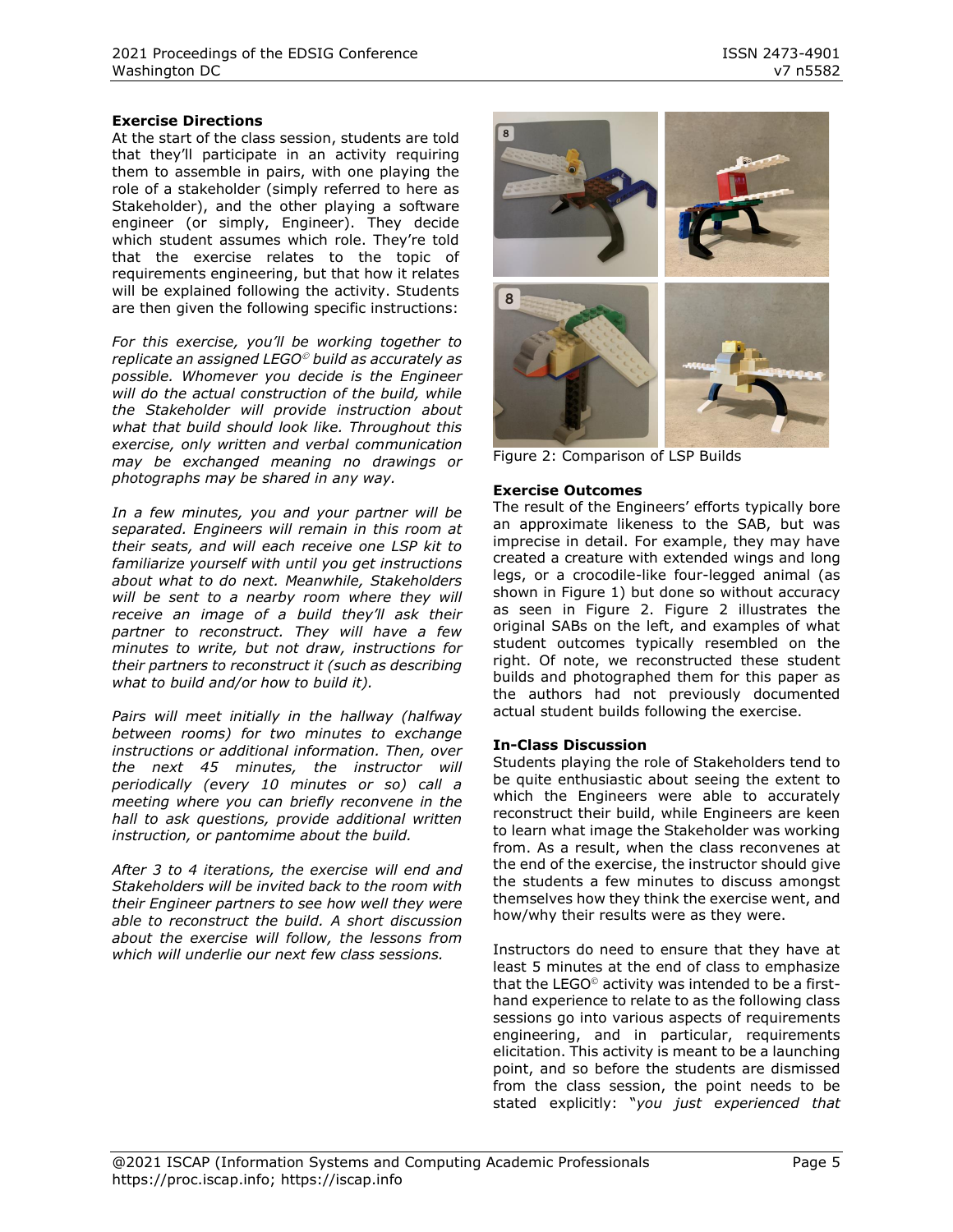*bringing someone else's vision to life is inherently a difficult task, and one that is inextricably bound to successful communication."*

The discussion about the exercise itself may take place, if time permits, during the same class session or during the following one if there is not sufficient time remaining. Regardless, some relevant questions to pose to students should be similar to what follows.

First, we asked students *to what extent did you find that the build constructed by Engineers reflected the picture of the build held by Stakeholders?* The purpose of this question is to draw attention to the fact that despite the incredible unlikelihood that any pairs got their final product to match the abstract build image, they likely were able to achieve notable similarities.

This first question is important because it shows that communicating ideas isn't, in and of itself, difficult (as evidenced by most teams achieving a rough approximation); but that precise and accurate transfer of detail about an idea from one person to another, is! This is something that the second question seeks to explicitly draw out further by asking *which factor or factors do you believe most influenced discrepancies between the picture and the final product*? Here, students will likely articulate that less obvious concepts like brick size, color, and specific arrangement were points that were less likely to be thought of as relevant facets of communication, whereas the larger picture received most of the focus.

Third, to Engineers, *what did you find most challenging about putting your build together*? This question is meant to probe students' sense about their awareness to the fact that describing and communicating an abstract idea presents unknown unknowns, that is, that the Stakeholders don't necessarily have an idea about the sorts of tools and constraints that are very much present for Engineers, and therefore, are unlikely to account for potential misunderstandings.

This is similar to our next question, which is posed to Stakeholders, *what would have been most helpful to you to better communicate the nature of your vision to Engineers*? Notably, we know from experience that most absent from the exercise is useful feedback to Stakeholders as Engineers work. As such, this question brings that point to the foreground, which in turn serves to underscore the same point from question three. That Stakeholders and Engineers work with fundamentally different vocabulary, concepts, and in varying circumstances. This is a point that is revisited time and again not only in the lessons on requirements engineering, but throughout the remainder of the course.

Through this exercise, students have practiced taking on a role (Engineer or Stakeholder) and have had the ability to observe how their role's position has impacted their teammate's role. Now, through discussion sparked by questions such as the above, the instructor has the opportunity to highlight the importance of communication in respect to not only asking the right questions and providing the clear answers, but also in being as specific as possible. The role of detailed documentation is also a point of relevance to establish to minimize variances in potential interpretations.

#### **4. DISCUSSION**

In this section, we discuss concerns related to the exercise including anecdotal evidence of student engagement, multiple variations we've tried (and challenges faced), and some suggested tips that may be useful for future iterations. All of this is intended to assist the reader in determining its applicability to their teaching.

#### **Evidence of Outcomes**

Although capturing data on, analyzing, and reporting the learning outcomes of this exercise is beyond the scope of this paper; we do have some anecdotal evidence supporting the value of our LSP activities in respect to Requirements Engineering and other SDLC-related concepts.

First, the instructor of this course consistently noted that students were particularly enthused on days in which LSP activities were a part of the course curriculum. In fact, a reputation developed around the use of LEGO<sup>®</sup> in this course as one student wrote in their end-of-term (EOT) evaluation, *"coming into the course, I wasn't sure how I really felt about having to do all of the class activities I heard about, but in the end they were very entertaining and helpful for the class."*

This enthusiasm and engagement around LSP activities was not simply limited to this course as another student wrote*, "I really enjoyed the Lego activities it made the concepts of software engineering fun and I wish my other computer classes could be more hands on like this."*

This theme of not only being engaged, but recognizing the practical utility of the exercise, emerged in other comments made by students in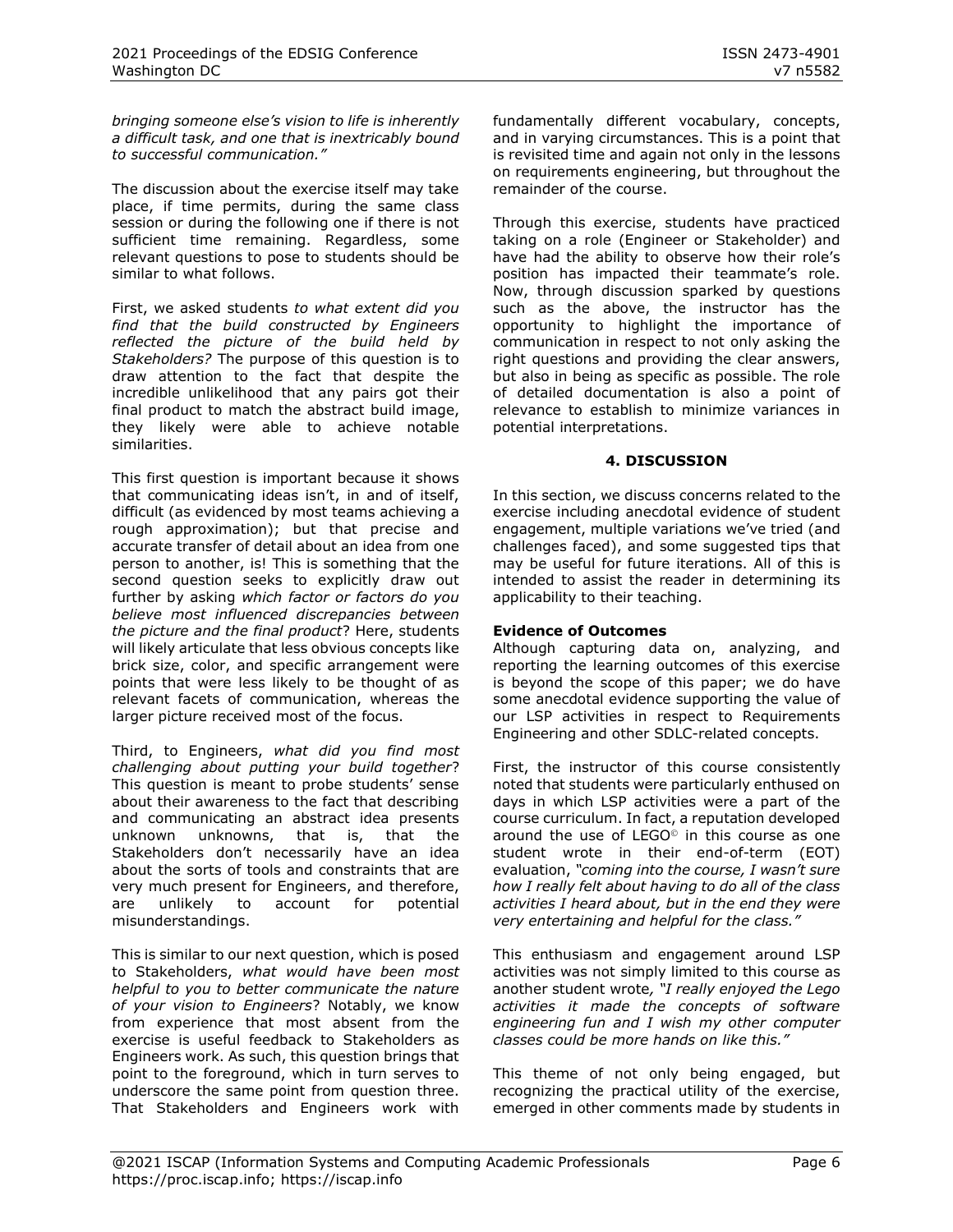the EOT evaluations, with one stating, "the inclass activities were the best part of the course, and allowed us to tie what we learned during lecture into the whole scheme of things," and another writing*, "the in class activities were not only really fun but really helpful with understanding the material."* Figure 3 is a photo taken from one of the in-class activities. While these comments are not necessarily solely focused on the LSP exercise described in this paper, they do lend support to the value of this or similar hands-on, non-technical activities related to teaching the SDLC.

These instructor observations and comments reflect those that have been reported by other scholars utilizing LEGO<sup>®</sup> for similar purposes. Among these is that such activities are highlypopular and allow students to reflect meaningfully on course concepts (Paasivaara et al., 2014); that class sessions which include LEGO© tend to be more interesting (Gama, 2019); and that they assist students in achieving learning goals (Kurkovsky et al., 2019). Additionally, these activities elicit creativity and imagination around subject matter (Kurkovsky, 2015) which may otherwise be difficult to present in engaging ways.



Figure 3: Software Engineering Students working with LEGO<sup>©</sup> Serious Play<sup>™</sup> in class

Arguably, another point of convergence between our anecdotal observations and comments that was also remarked upon in the literature is that "many students reported looking forward to more" (Kurkovsky, 2015, p. 218) LEGO<sup>®</sup> activities and that students find these "highly fun and motivating and very useful" (López-Fernández et al., 2016, p. 10).

#### **Past Variations**

As stated in the previous section, our exercise has gone through iterations in which we've made adjustments and alterations to what is presented in the directions. One major point we've struggled with is if Stakeholders should be allowed to create images or provide Engineers with any types of visual information. We allowed this in at least two iterations, only to find that Stakeholders were trying to either trace the final build, or to draw it out as realistically as possible. Such approaches defeat the spirit of the exercise which is to illustrate the difficulties inherent in describing, explaining, or otherwise conveying semi-abstract ideas to others. In the end, it also deemphasized verbal communication which is often the primary form of ideation for Stakeholders.

Similarly, we tried one iteration in which Stakeholders could sit next to Engineers so they could see the build in-process, and so that communication could be constant between them. Stakeholders tended to, again, subvert the spirit of the exercise by stating specifically bricks to pick up and where to place them; treating the Engineer almost as a surrogate rather than as a conduit through which their information could be transformed into a build. In this approach, the semi-abstract nature of the builds was lost in translation as there was little need to try to explain them from Stakeholder to Engineer. We also played around with the extent to which Stakeholders were allowed to see the builds in progress. One iteration saw the Stakeholders welcomed into the room where the builds were happening, periodically for a minute or two. This allowed them to give overly specific verbal instructions (as when they were allowed to sit

Given the exercise's emphasis on demonstrating the difficulties, first-hand, in translating and transmitting a semi-abstract idea from one person to another; we believe it works best to minimize feedback to the Stakeholder about the Engineer's progress. This then puts the onus on the Engineer to try to verbally describe their build back to the Stakeholder, which, again, puts the spotlight on communication as key to the success of requirements elicitation.

side by side), albeit in a far briefer period of time.

#### **Modifications and Additional Applications**

Although this exercise was conceived of, and constructed around LSP, other instructors may adopt materials that are more suitable to their purposes. One author of this paper invested in a dozen and a half LSP kits following their introduction to it at a conference, and the SABs pictured in the manuals included in each kit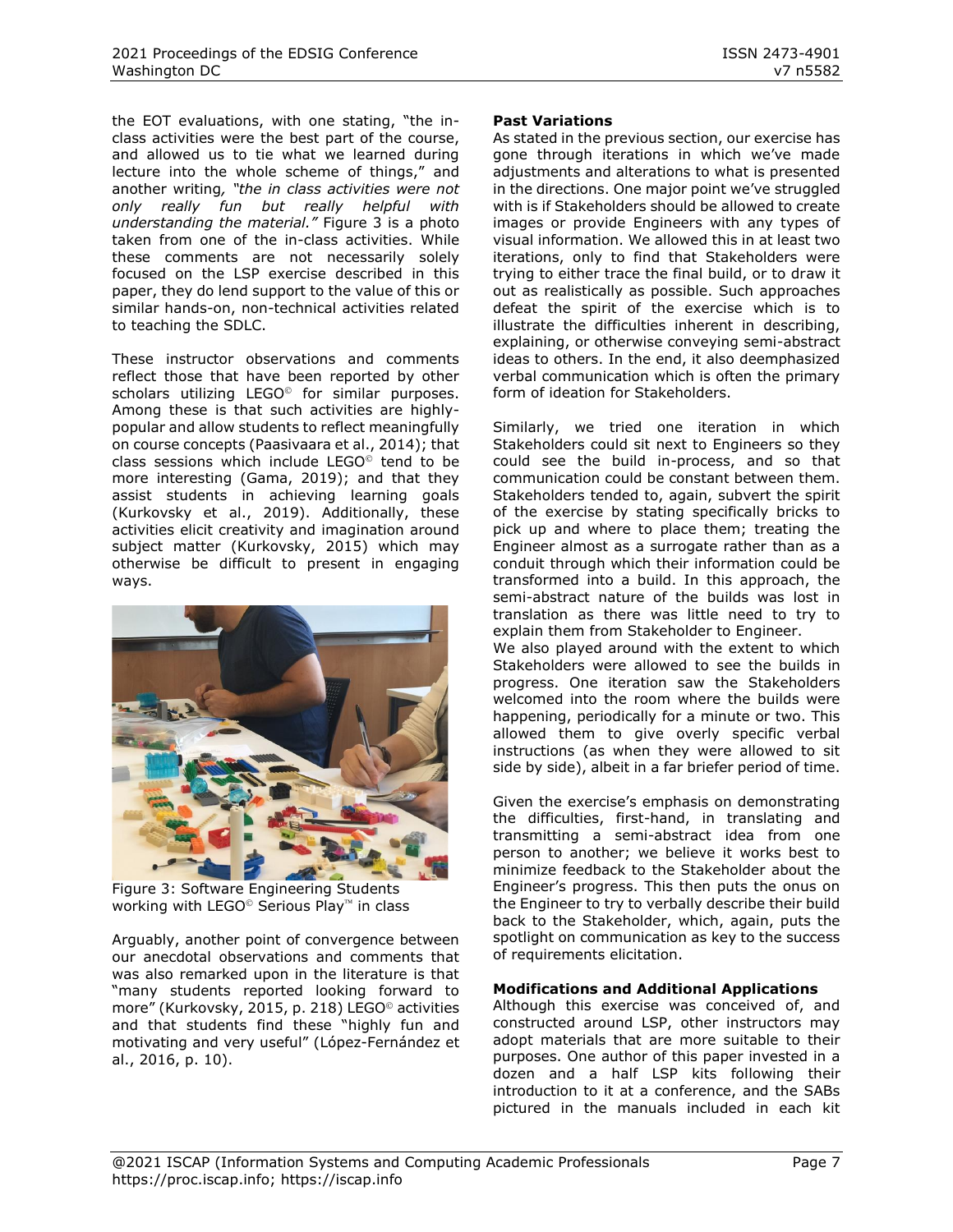presented a ready-made centerpiece to this exercise. However, we can certainly envision that similar outcomes and lessons may be had if different materials were deployed provided that (1) Engineers have all of the materials to build that which Stakeholders direct them to, and (2) that the builds Stakeholders instruct Engineers to construct are semi-abstract in nature.

While we executed this activity in a Software Engineering course, because the SDLC is taught (albeit with different foci) in both Computer Science and Information System oriented disciplines, the LSP exercise is just as suitable in any course where understanding or documenting requirements is an integral lesson. We can see this activity being adopted in courses in Systems Analysis and Design, Project Management, and even User-Experience Design.

#### **5. CONCLUSIONS**

In the game of telephone, one might start with a phrase and end up with an entirely non-sensical salad of words. In our LSP exercise, we start with creations that are semi-abstract and end up with builds that, more often than not, resemble their originals tangentially with the finer details lost. In both cases, we find that communication between senders and receivers is easily muddled with the clarity of meaning lost in translation.

Given that requirements engineering is an early and key activity in the SDLC, it is important that students understand how vital communication between stakeholders and developers are. This paper presented a LEGO<sup>®</sup>-based activity intended to highlight just how easy it is for ideas to get misinterpreted when engaging with individuals who have different perspectives but have the same goal in mind. It is our hope that instructors will adopt, adapt, and apply this exercise in ways that work best for them in their classroom.

#### **6. REFERENCES**

- Chakraborty, A., Baowaly, M. K., Arefin, A., Bahar, A. N. (2012). The Role of Requirement Engineering in Software Development Life Cycle. *Journal of Emerging Trends in Computing and Information Sciences(3)*, 5, 723-729.
- Davey, B. & Parker, K. R. (2015). Requirements Elicitation Problems: A Literature Analysis. *Issues in Informing Science and Information Technology*, 12, 71-82.
- Gama, K. (2019). An Experience Report on Using LEGO-based Activities in a Software Engineering Course. *SBES 2019*, September 23–27, 2019, Salvador, Brazil.
- Ghanbari, H., Similä, J., & Markkula, J. (2015). Utilizing online serious games to facilitate distributed requirements elicitation. *The Journal of Systems and Software*, 109, 32-49.
- Hughes, D. L., Rana, N. P., & Simintiras, A. C. (2017). The changing landscape of IS project failure: an examination of the key factors. *Journal of Enterprise Information Management(30)*, 1, 142-165.
- Kurkovsky, S. (2015). Teaching Software Engineering with LEGO Serious Play. *ITiCSE'15*, July 6–8, 2015, Vilnius, Lithuania
- Kurkovsky S., Ludi, S. and Clark, L. (2019). Active Learning with LEGO for Software Requirements. *Proceedings of the 50th ACM Technical Symposium on Computer Science Education (SIGCSE '19)*, February 27-March 2, 2019, Minneapolis, MN, USA. New York: ACM.
- The LEGO Group (2009). LEGO<sup>©</sup> Serious Play<sup>76</sup>: Imaginopedia for Core Processes (booklet). The LEGO Group, Denmark.
- López-Fernández, D., Gordillo, A., Ortega, F., Yague, A., and Tovar, E. (2016). LEGO<sup>®</sup> Serious Play in Software Engineering Education. *IEEE Access(4).*
- Paasivaara, M., Heikkilä, V., Lassenius, C., and Toivola, T. (2014). Teaching Students Scrum using LEGO Blocks. *ICSE Companion'14,* May 31 – June 7, 2014, Hyderabad, India.
- Papret, S. (1991). Situating Constructionism. In S. Papert & I. Harel (Eds), *Constructionism: Research Reports and Essays, 1985-1990* (pp. 1-11). Norwood, NJ: Ablex Publishing Corporation.
- Peabody, M. A. & Noyes, S. (2017). Reflective boot camp: adapting LEGO<sup>©</sup> SERIOUS PLAY<sup>™</sup> in higher education. *Reflective Practice(18)*, 2, 232-243.
- Rasmussen, R. (2006). When You Build in the World, You Build in Your Mind. *Design Management Review*, 17, 56-63.
- Ruparelia, N. B. (2010). Software Development Lifecycle Models. *ACM SIGSOFT Software Engineering Notes(35),* 3, 8-13.
- Sommerville, I. (2016). Software Engineering, 10<sup>th</sup> Edition. Boston: Pearson Education Limited.
- Tilley, S. (2020). Systems Analysis and Design, 12<sup>th</sup> Edition (Shelly Cashman Series). Boston: Cengage Learning.